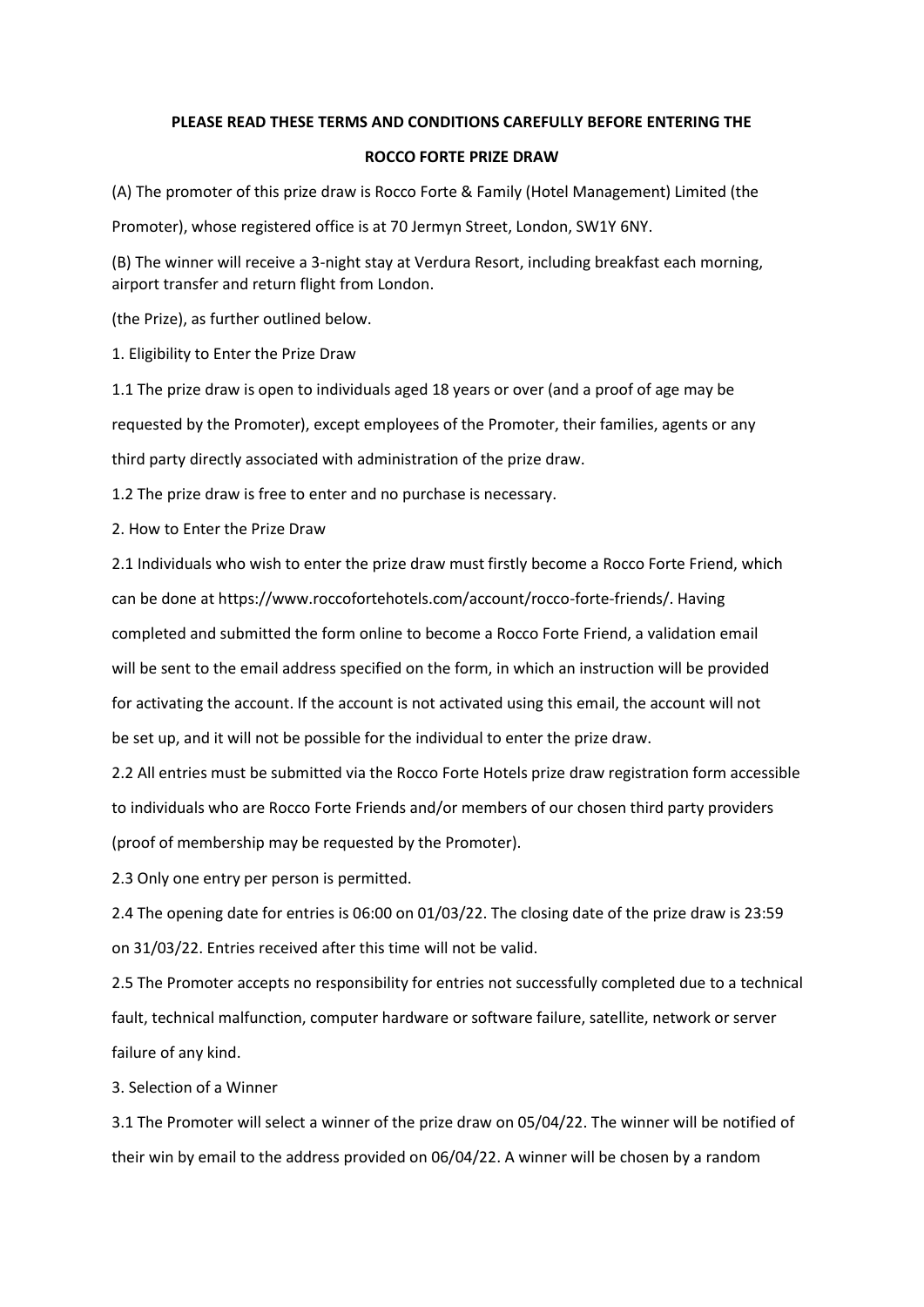draw performed by a computer process initiated by the Promoter.

3.2 If a winner does not respond to the Promoter within 14 calendar days of being notified by the Promoter, or otherwise does not accept the Prize, they will forfeit their right to the Prize and the Promoter will be entitled to select another winner in accordance with the process described above.

4. The Prize

The Prize, is as further described below and subject to the terms and conditions set out herein. A 3-night stay at Verdura Resort, in Palermo for two persons;

Breakfast daily for two;

**2 Airport transfer** 

Return flight from London

4.2 The Prize will be sent to the winner by email within 7 business days of being notified of their win.

4.3 All reservations will be organised directly with the hotel reservation team, over the telephone or by email.

4.4 If you win you will be responsible for ensuring that you and any person travelling with you are available to travel and hold valid passports, any necessary visas and any other documents you require.

4.4.1Dates for accommodation once requested and accepted by the hotel cannot be changed.

4.5 The Prize for the winner is non-exchangeable, non-transferable and no cash alternative is offered.

4.6 The Promoter reserves the right to replace the prize with an alternative prize of equal or higher value if circumstances beyond the Promoter's control makes it necessary to do so.

5. Additional Terms

5.1 The decision of the Promoter regarding any aspect of the prize draw is final and binding and no correspondence will be entered into about it.

5.2 The Promoter must either publish or make available information that indicates that a valid award took place. To comply with this obligation the Promoter will send the surname and county of major prize winners and, if applicable copies of their winning entries, to anyone who emails enquiries@roccofortehotels.com within one month after the closing date. If you object to any or all of your surname, county and winning entry being published or made available, please